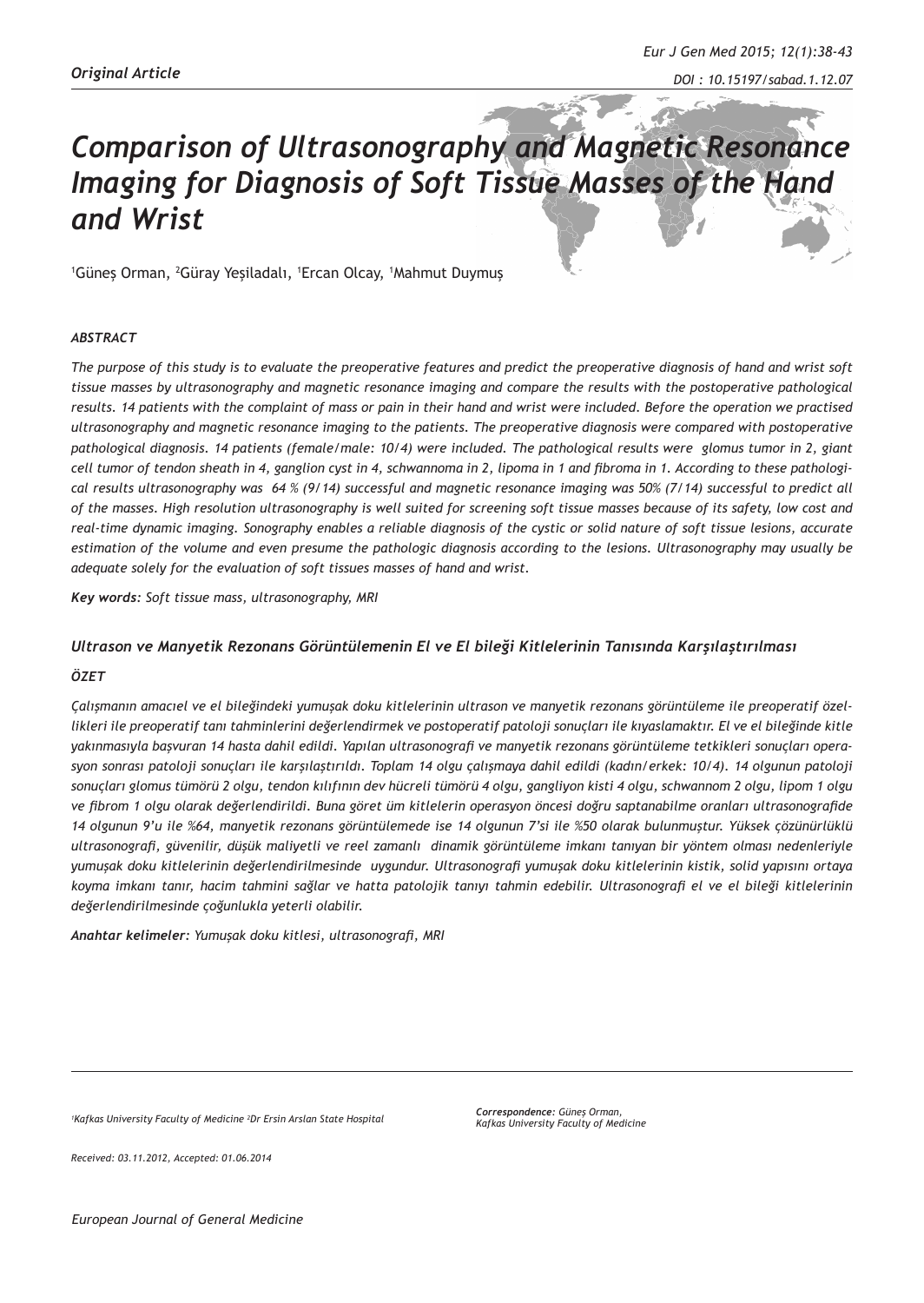# **INTRODUCTION**

High-resolution ultrasonography is well suited for screening soft tissue masses because of its safety, low cost, and capacity for real-time dynamic imaging. Ultrasonography enables a reliable diagnosis of the cystic or solid nature of soft tissue lesions and accurate estimation of the volume, and can even facilitate pathologic diagnosis based on characteristics of the lesions. In general, magnetic resonance imaging (MRI) cannot differentiate between benign and malignant tumors, but in many circumstances, a specific diagnosis may be achieved by taking into account patient history, location of the lesion, and its signal characteristics. The purpose of this study was to evaluate the preoperative features of hand and wrist soft tissue masses by ultrasonography and MRI and to compare the results with the postoperative pathological results.

# **MATERIALS AND METHODS**

Patients (n:14) with a complaint of mass or pain in the hand and wrist were included in the study, after obtaining informed consent. Before surgery, we performed ultrasonography and MRI of the masses. An ultrasound scanner (Toshiba Aplio XG®) equipped with 12-17 MHz lineer transducer was used to evaluate all the masses. Patients were seated facing the examiner with arm elong the shoulder and elbow flexed, the forearm lying on the knee, wrist in supination or pronation according to the place of masses. Doppler imaging was used on solid masses. MRI was performed using a Siemens 1.5T MAGNETOM Avanto®. A dedicated extremity coil was used, with a 15– 18 cm field of view, with a matrix of 512 and slice thickness of 1.5–3 mm. The routine examination for a mass

included axial T1-weighted and fat saturation, coronal or sagittal T1- and T2-weighted images. The preoperative diagnoses were compared with postoperative pathological diagnoses, and the results were statistically evaluated by using the chi-square frequency test.

# **RESULTS**

Of the 14 patients included in the study, 10 were women and 4 were men. The mean age was  $38.9 \pm 16.7$  (mean ± SD) with an age range of 2–57 years. Pathological results were as follows: ganglion cyst in 4 cases (28.5%), giant cell tumor of the tendon sheath in 4 (28.5%), glomus tumor in 2 (14.2 %), schwannoma in 2 (14.2%), lipoma in 1  $(7.1%)$ , and fibroma in 1  $(7.1%)$ . According to these pathological results, the positive predictive value (PPV) of ultrasonography was 100% for ganglion cyst (4 cases), 75% for giant cell tumor of the tendon sheath (3 cases), 50% for glomus tumor (1 case), 0 for schwannoma, 100% for lipoma (1 case), and 0 for fibroma. The PPV of MRI was 100% for ganglion cyst (4 cases), 25% for giant cell tumor of the tendon sheath (1 case), 50% for glomus tumor, 50% for schwannoma (1 case), 0 for lipoma, and 0 for fibroma. In total, the PPV of ultrasound was 64% (9/14) and of MRI was 50% (7/14). Both methods were 100% successful in identifying the ganglion cysts (Table 1). However, according to our study, ultrasonography is statistically superior to MRI for the evaluation of soft tissue masses.

# **DISCUSSION**

Our results showed that ultrasonography provides an advantage to evaluate soft tissue masses of hand and wrist with 64% to predict pathological results. Advancements

| Pathological diagnose | n  | Rate<br>(%) | US prediction<br>n | US prediction<br>(%) | MRI prediction<br>n | MRI prediction<br>(%) |
|-----------------------|----|-------------|--------------------|----------------------|---------------------|-----------------------|
| Glomus tumor          |    | 14.2        |                    | 50                   |                     | 50                    |
| Giant Cell tumor of   |    |             |                    |                      |                     |                       |
| tendon sheath         |    | 28.5        |                    | 75                   |                     | 25                    |
| <b>Ganglion cyst</b>  |    | 28.5        |                    | 100                  |                     | 100                   |
| Schwannoma            |    | 14.2        | Ω                  | Ω                    |                     | 50                    |
| Lipoma                |    | 7.1         |                    | 100                  |                     | 0                     |
| Fibroma               |    | 7.1         |                    | Ω                    |                     |                       |
| <b>TOTAL</b>          | 14 | 100         |                    | 64                   |                     | 50                    |

*Table 1. The cases predicted with Ultrasonography and Magnetic Resonance Imaging*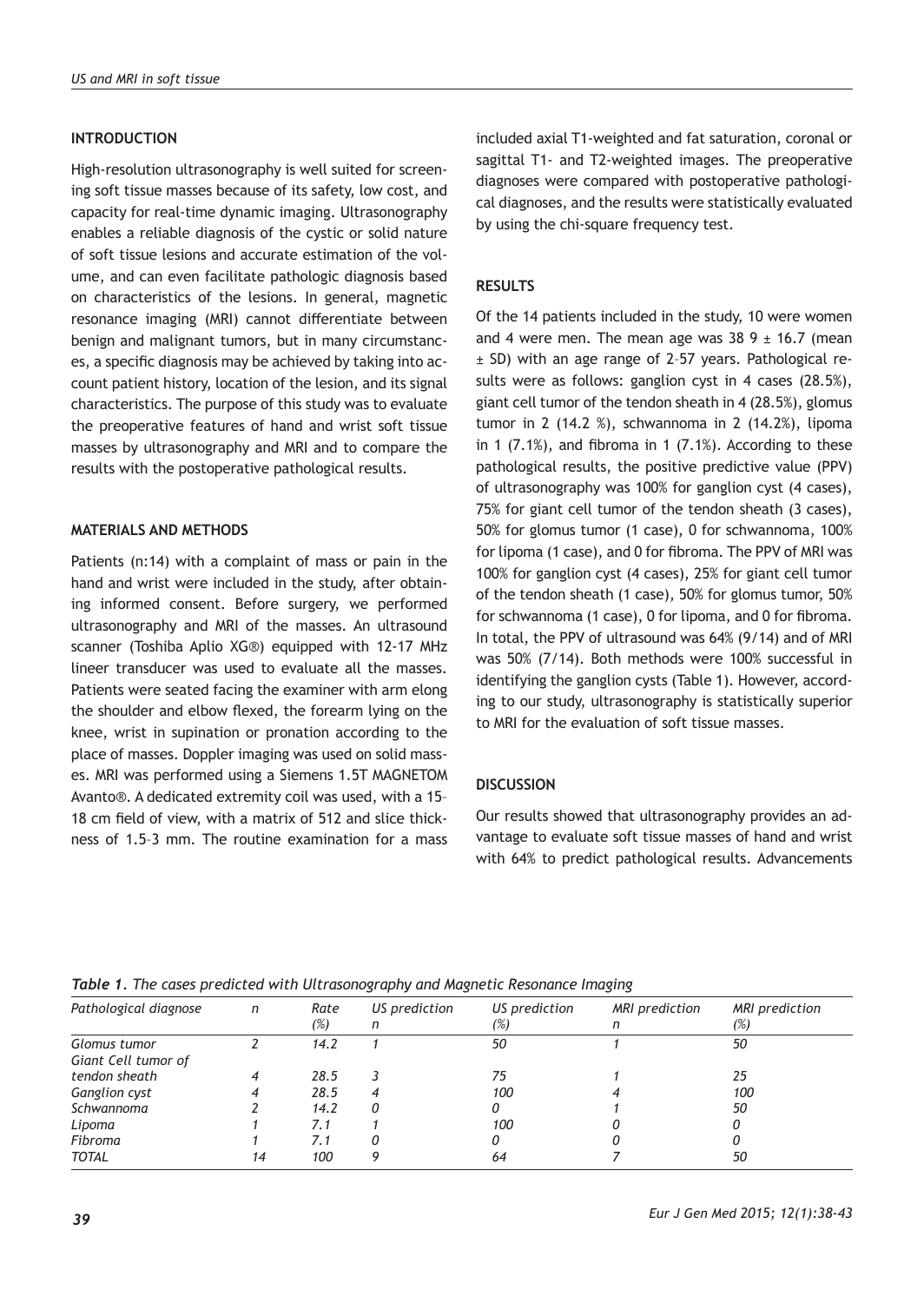

*Figure 1. 35-year-old man with soft tissue swelling of the wrist, ultrasound image shows the anechoic lesion (arrows) of the wrist indicated that it is cystic mass. The pathological result is ganglion cyst.*



*Figure 3. 28-year-old woman with an extremely painful solid tissue mass in the fourth finger pulpa. The lesion was very sensitive and painful during the ultrasound. The color Doppler imaging has shown the anechoic lesion with higly internal vascularity.*

in hardware and software have made ultrasonography a valuable non-invasive, accessible, cost-effective, inexpensive, and dynamic imaging technique for the evaluation of the musculoskeletal system (1-3). In particular, ultra high-frequency transducers (10–17 MHz) provide high image quality for superficial structures (1), and ultrasonography allows detection of foreign bodies and

reliable identification of a variety of traumatic lesions affecting tendons, retinacula and annular pulleys, ligaments, vessels, and nerves (2, 3). Hand and wrist masses may be secondary to tumors, infection, inflammation, degeneration, or trauma (1). In patients with soft tissue masses in the hand and wrist area, ultrasonography is often able to assess the presence of a space-occupying



*Figure 2. 47-year-old woman with soft tissue swelling and mild pain in third finger flexor aspect. A homogenous, hypoechoic, well-delineated solid mass adjacent to the tendons was seen in ultrasound. The pathological result was giant cell tumor of the tendon sheath.*



*Figure 4. 33-year-old woman with soft tissue swelling in fourth finger flexor aspect. In non-contrast enhanced T1 weighted magnetic resonance image there is well-defined, hypointense lesion adjacent to the tendon.*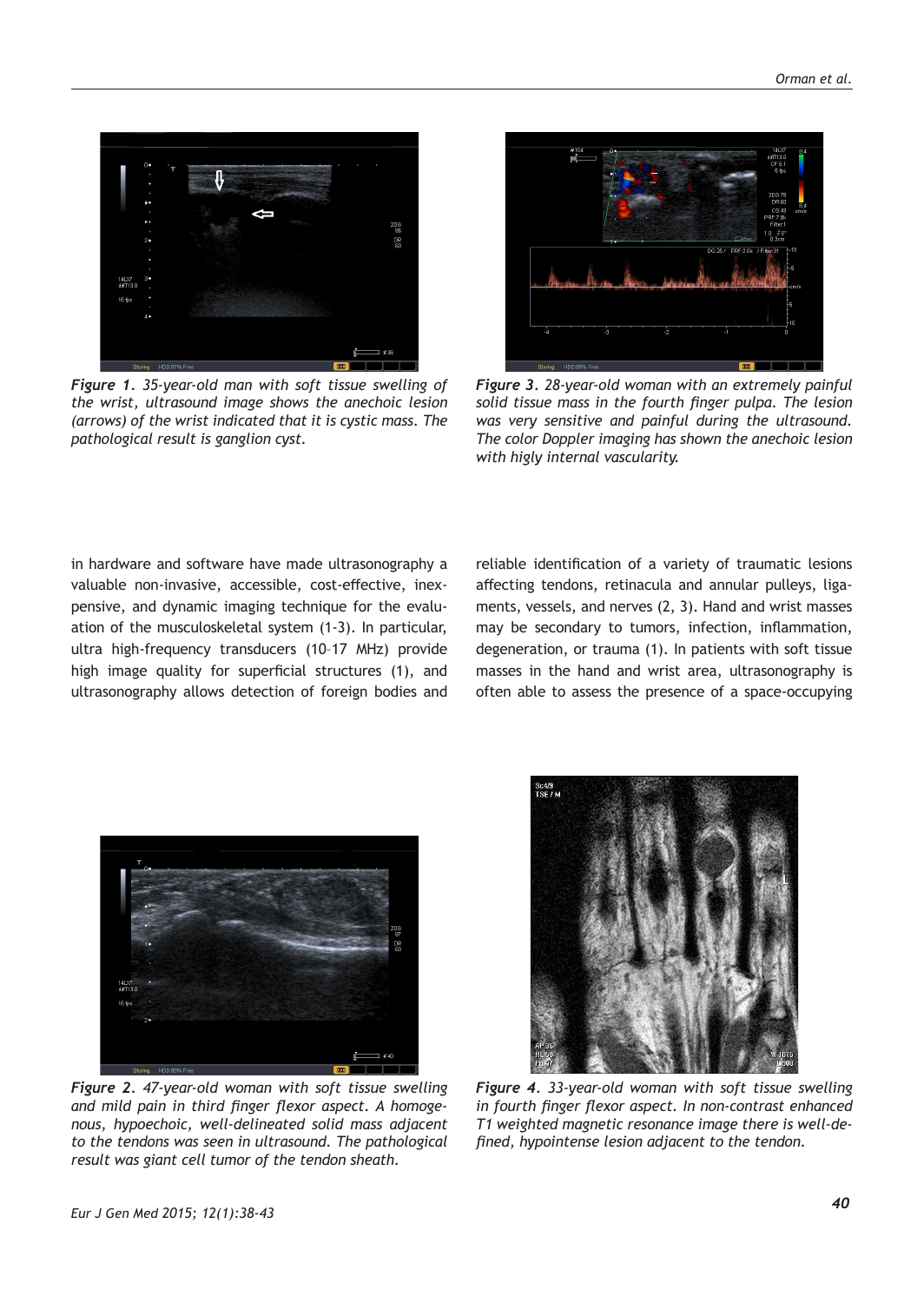

*Figure 5. 33-year-old woman with soft tissue swelling in fourth finger flexor aspect. The same patient. After contrast material injection there is diffuse uniform enhancement has been noted.* 

lesion and to characterize its nature (2). According to a Delphi-based consensus study by the European Society of Musculoskeletal Radiology, ultrasonographic evaluation of hand and wrist masses is the first-choice technique, and other approaches rarely provide more information (4). Our results are consistent with those findings.

Malignant neoplasms of the hand and wrist are uncommon, but soft-tissue masses located on the hand and wrist are a frequent clinical presentation. The majority of these are ganglia (5)], which are the most common soft tissue tumors and the most common cause of palpable lesions of the hand and wrist, accounting for 70% or more of masses (6, 7). They are most common in young women, although they can occur at any age and in both sexes (8).

The most frequently seen masses in our study were ganglia and giant cell tumor of the tendon sheath. On ultrasonography, ganglion cysts are noncompressible, well defined, and anechoic with posterior acoustic enhancement (Figure 1) (6). Most arise from the dorsum of the wrist, in relation to the dorsal scapholunate ligament (9). Although MRI has been traditionally used to characterize ganglia, ultrasonography has been shown to be very accurate for specifically diagnosing these lesions (10).

Giant cell tumor of the tendon sheath is also known as localized nodular tenosynovitis or focal pigmented villonodular synovitis, due to its pathological appearance (1, 9, 11). It is the second most common lesion of the hand and wrist (6, 8, 9, 11). And also, it is the most common soft tissue tumor of the hand and wrist (1, 12). Middleton et al defined ultrasonographic appearance of these tumors as hypoechoic and mostly homogenous (11). Some may exhibit posterior acoustic enhancement but none show cystic components (11). Classically, ultrasonography shows a homogenous, hypoechoic, well-delineated solid mass adjacent to the tendons. However, on dynamic ultrasonography these lesions do not move, because they originated from the tendon sheath (11).

Color Doppler ultrasonography shows vascularity of these tumors but no specific flow pattern was described in previous studies (8, 9, 11). We observed them to be well-defined, hypoechoic solid masses by ultrasonography (Figure 2). Color Doppler showed weak internal vascularity.

Glomus tumors arise from the neuromyoarterial bodies and are found mostly in the fingertips or subungual locations in the fourth and fifth decades (8, 13, 14). Patients with this tumor are hypersensitive to cold and touch in the affected area, and experience paroxysmal pain aggravated by temperature changes (6, 14). Ultrasonographically, the lesions are solid but very hypoechoic and may show posterior acoustic enhancement (8). Color Doppler assessment shows the hypervascularity of the tumor (Figure 3).

Schwannoma, also known as neurilemmoma, arises from Schwann cells at the periphery of nerves (8). This tumor usually grows slowly and may appear as a painless mass for several years before diagnosis (15). Accurate preoperative differentiation of schwannoma from solitary neurofibroma is important, because solitary neurofibromas grow intraneurally and potentially require full resection (15).

Ultrasound shows sharply delineated, homogenous, and hypoechoic lesion with posterior acoustic enhancement (8). However, it can be diagnosed definitively only when continuity with the nerve can be documented (16).

In general, a specific diagnosis may be achieved by taking into account the location of the lesion within the hand and wrist and its signal characteristics by MRI (17). The differential diagnosis of benign tumors and tumor-like lesions of the hand and wrist is important in determining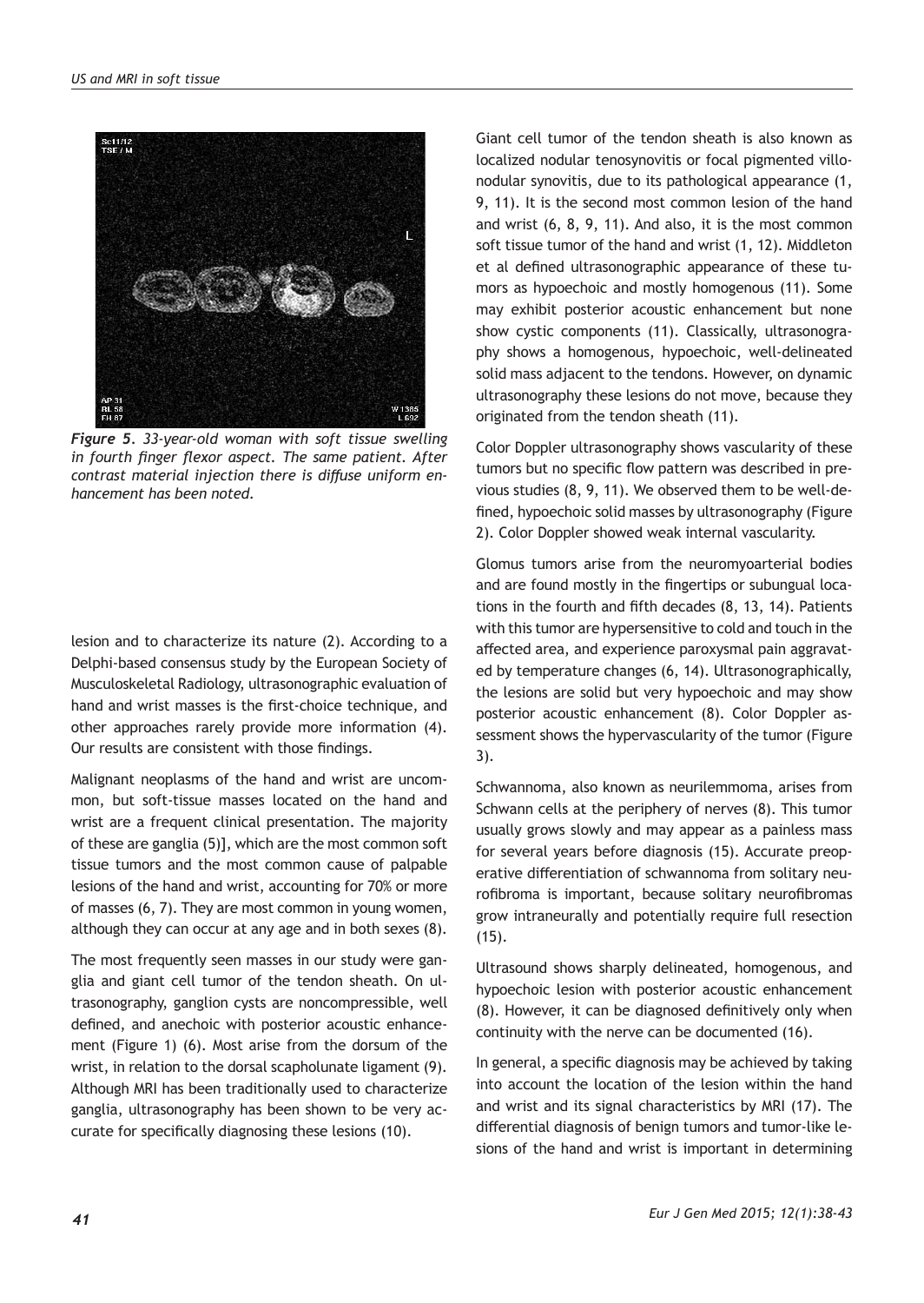whether therapy should be medical or surgical or whether mere follow-up is adequate (18). On MRI, ganglion cysts are seen as unilocular or multilocular, well marginated, rounded or lobular fluid-signal masses adjacent to a joint or the tendon sheath. Typically, they are hypointense on T1-weighted images and hyperintense on T2-weighted images (17, 19). MRI typically shows the giant cell tumor of the tendon sheath as a well-defined mass adjacent to or enveloping a tendon (18, 20). The mass is hypointense on both sequences (Figure 4) (17). Uniform enhancement can be seen on post-contrast series (Figure 5) (17, 20).

Glomus tumors are typically smooth-contoured lesions with low or intermediate signal intensity on T1-weighted images and homogenously high intensity on T2-weighted images (17, 18). Typically, uniform and significant contrast enhancement is observed (18). The most important facet of imaging neurogenic tumors is recognition of a fusiform mass with a dural tail (21). This is possible when the nerve is large and deep, but in the case of superficial and small tumors, this feature may not be seen (17).

Technical excellence of MRI scanning is very important in order to achieve diagnostic results. A dedicated wrist coil is recommended to achieve high resolution in a small field of view in the order of 8–12 cm, with a matrix of at least 256x512 and a slice thickness of 1.5–3 mm. A number of pulse sequences and image planes can be used (17). The main limitation of our study is the small number of our patient group. Future studies with higher number of patients should be performed.

High-resolution ultrasonography is well suited for screening soft tissue masses because of its safety, low cost, and real-time dynamic imaging ability. Sonography enables a reliable diagnosis of the cystic or solid nature of soft tissue lesions, accurate estimation of the volume, and can facilitate pathologic diagnosis according to the lesions. Examiners should perform a dynamic examination and trace the adjacent structure to obtain more diagnostic clues. Color Doppler ultrasonography demonstrates blood flow and may provide clues for differential diagnosis.

#### *REFERENCES*

- *1. Stefano Bianchi DDS, Thierry Glauser, Jean-Yves Beaulieu, Jan van Aaken. Sonography of Masses of the Wrist and Hand. Am J Radiol 2008 191:1767-75.*
- *2. Tagliafico A, Rubino M, Autuori A, Bianchi S, Martinoli C.*

*Wrist and Hand Ultrasound. Semin Musculoskelet Radiol 2007;11(02):95,104.*

- *3. Jacob D, Cohen M, Bianchi S. Ultrasound imaging of nontraumatic lesions of wrist and hand tendons. Eur Radiol 2007;17(9):2237-47.*
- *4. Klauser A, Tagliafico A, Allen G, et al. Clinical indications for musculoskeletal ultrasound: A Delphi-based consensus paper of the European society of musculoskeletal radiology. Eur Radiol 2012;22(5):1140-8.*
- *5. Sookur P, Saifuddin A. Indeterminate soft-tissue tumors of the hand and wrist: a review based on a clinical series of 39 cases. Skeletal Radiol 2011;40(8):977-89.*
- *6. Teefey SA, Middleton WD, Boyer MI. Sonography of the hand and wrist. Seminars in Ultrasound, CT, and MRI. Semin Ultrasound CT MR 2000;21(3):192-204.*
- *7. Teefey SA, Dahiya N, Middleton WD, Gelberman RH, Boyer MI. Ganglia of the Hand and Wrist: A Sonographic Analysis. Am J Roentgenol 2008;191(3):716-20.*
- *8. Middleton WD, Teefey SA, Boyer MI. Hand and Wrist Sonography. Ultrasound Quarterly 2001;17(1):21-36.*
- *9. Wong D C M WGKL, Tsou I Y Y. Ultrasonography of the hand and wrist. Singapore Med J 2009;50(2):219-26.*
- *10. Teefey SA, Middleton WD, Patel V, Hildebolt CF, Boyer MI. The accuracy of high-resolution ultrasound for evaluating focal lesions of the hand and wrist. J Hand Surg 2004;29(3):393-9.*
- *11. Middleton WD, Patel V, Teefey SA, Boyer MI. Giant Cell Tumors of the Tendon Sheath: Analysis of Sonographic Findings. Am J Roentgenol 2004;183(2):337-9.*
- *12. Hamdi M, Touati B, Zakhama A. Giant cell tumour of the flexor tendon sheath of the hand: analysis of 27 cases. Musculoskelet Surg 2012;96(1):29-33.*
- *13. Bianchi S, Martinoli C, Abdelwahab IF. High-frequency ultrasound examination of the wrist and hand. Skeletal Radiol 1999;28(3):121-9.*
- *14. Drapé J-L, Idy-Peretti I, Goettmann S, Guérin-Surville H, Bittoun J. Standard and high resolution magnetic resonance imaging of glomus tumors of toes and fingertips. J Am Acad Dermatol 1996;35(4):550-5.*
- *15. Ozdemir O OM, Kurt C, Coskunol E, Calli I. Schwannomas of the hand and wrist: long-term results and review of the literature. J Orthop Surg (Hong Kong) 2005 13(3):267- 72.*
- *16. Obayashi T, Itoh K, Nakano A. Ultrasonic diagnosis of schwannoma. Neurology 1987;37(11):1817.*
- *17. TEH J, Whiteley G. MRI of soft tissue masses of the hand and wrist. British J Radiol 2007;80(949):47-63.*
- *18. Tarkan Ergun HL, Alihan Derincek, Nefise Cagla Tarhan, Ahmet Ozturk. Magnetic resonance imaging in the visualization of benign tumors and tumor-like lesions of hand and wrist. Curr Probl Diagn Radiol 2010;39(1):1-16.*
- *19. Larry A. Binkovitz THB, Richard A. McLeod. Masses of the Hand and Wrist: Detection and Characterization with MR Imaging. Am J Radiol 1990(154):323-6.*